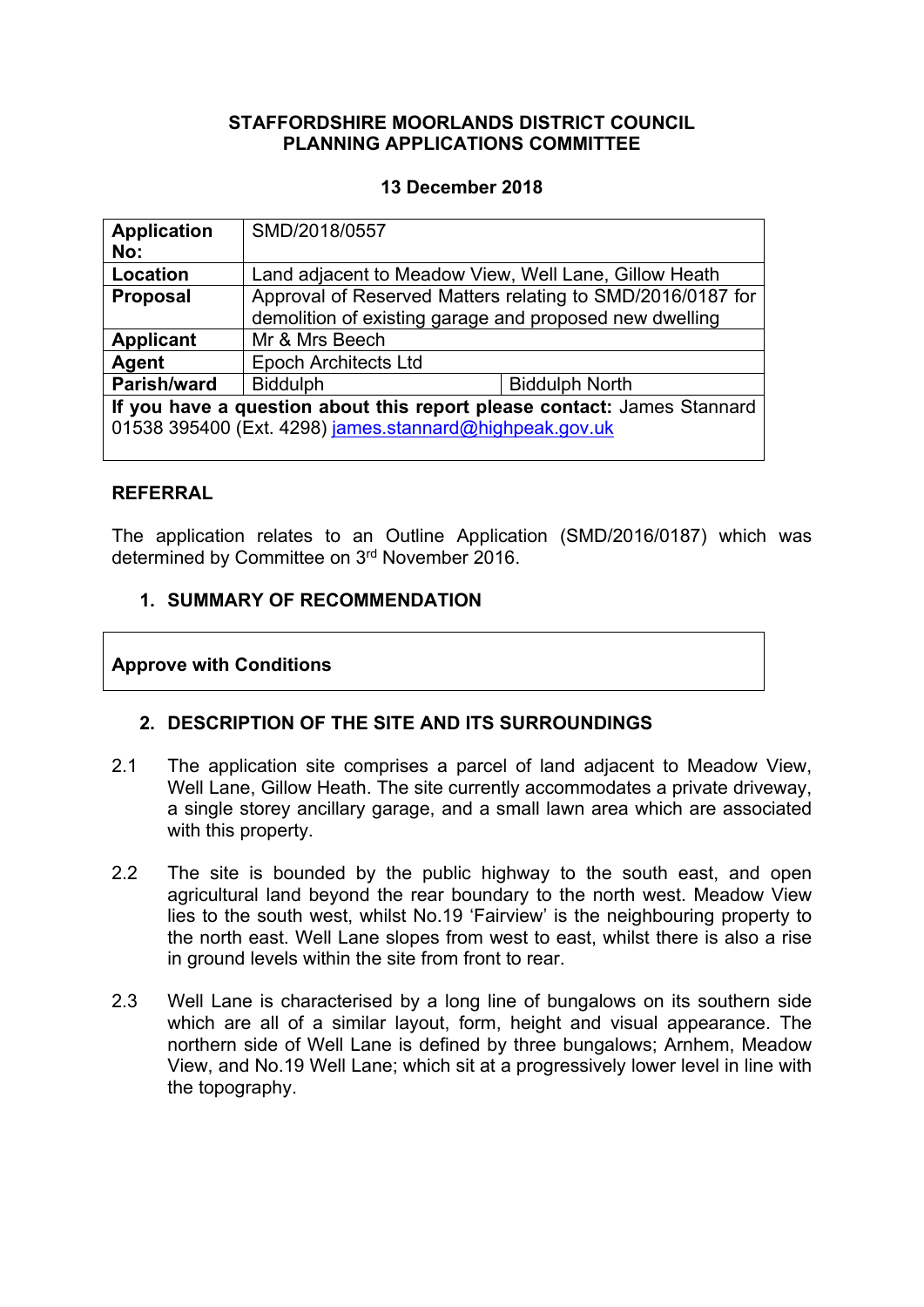# **3. DESCRIPTION OF THE PROPOSAL**

- 3.1 This application seeks approval for all reserved matters including access, for the demolition of the existing garage and construction of a single dwelling, following the granting of outline planning permission under SMD/2016/0187).
- 3.2 As a result of ongoing dialogue between the case officer and the applicant's agent, the application has been subject of a series of revisions. In addition, further information has been submitted to address concerns relating to the significant engineering works to facilitate a basement and the structural integrity of such an operation.
- 3.3 The final revised plans which are considered in this report are as follows:
	- P144-204 Location Plan
	- P144-200B Existing and Proposed Block Plan
	- P144-201B Proposed Floor Plans
	- P144-202A Proposed Elevations
	- P144-203B Existing and Proposed Street Scene
- 3.4 A visual 3D Montage of the proposed dwelling in its final revised form prepared using 'Revit' computer software has also been submitted.

#### **4. RELEVANT PLANNING HISTORY**

- 4.1 The site was granted Outline consent for a single dwelling with all matters reserved under SMD/2016/0187 in November 2016. 'Meadow View' has also been subject to an extensive planning history, which is set out below:
	- SMD/1983/0636 Site for three dwellings (Approved)
	- SMD/1984/0875 Details of bungalow and garage (Approved)
	- SMD/2013/1071 Extension and alterations to existing property to form further habitable space (Approved 31/10/13)
	- SMD/2017/0121 Single storey rear extension to existing lounge. Alterations to existing roof to raise ridge height and provide room-in-the-roof accommodation. New vehicular access point from Well Lane and alterations to existing levels inside site to provide new garage (Refused 24/04/17)
	- SMD/2017/0703 Single storey rear extension to existing lounge. Alterations to existing roof to raise ridge height and provide room in the roof accommodation. New vehicular access point from Well Lane and alterations to existing levels inside site to provide new garage (Refused 05/01/2018)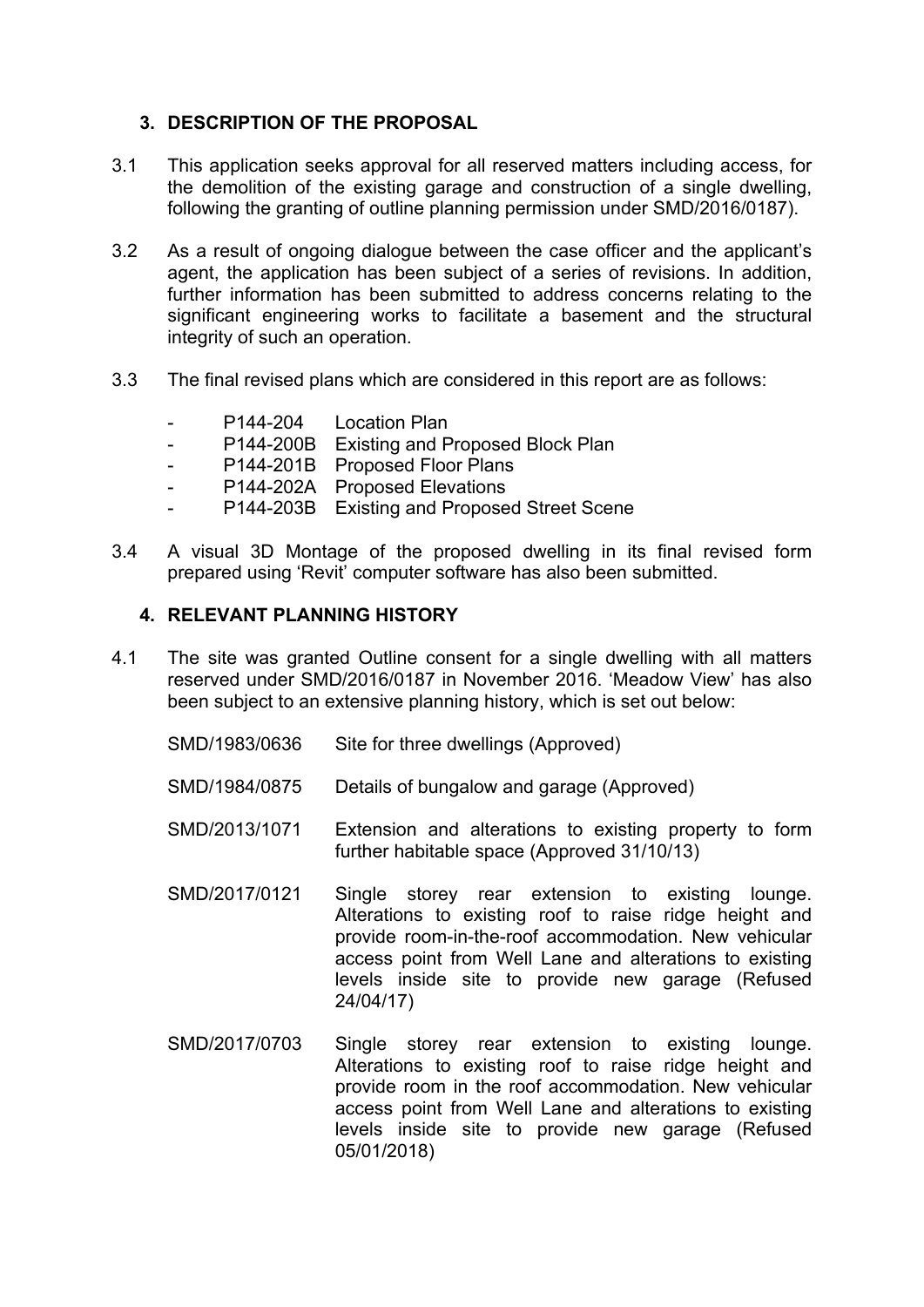- SMD/2018/0236 Single storey rear extension to existing lounge. Alteration to existing roof to raise ridge height New vehicular access point from Well Lane (Refused 14/06/2018) – Appeal Dismissed
- SMD/2018/0463 Proposed single storey extension to existing lounge. Alterations to existing roof to raise ridge height and provide room-in-the-roof accommodation. New vehicular access point from Well Lane and alterations to existing levels inside site to provide new garage (Refused 13/09/2018)

# **5. PLANNING POLICIES RELEVANT TO THE DECISION**

5.1 The Development Plan comprises of:

- Saved Local Plan Proposals Map / Settlement Boundaries (adopted 1998).
- Core Strategy Development Plan Document (adopted March 2014)

# Staffordshire Moorlands Local Plan (1998)

5.2 Development boundaries within the 1998 Adopted Local Plan are still in force until such time as they are reviewed and adopted through the site allocations process. Following consultation last year a Preferred Options Site Allocation DPD is currently out for consultation.

# Adopted Staffordshire Moorlands Core Strategy DPD (26<sup>th</sup> March 2014)

- 5.3 The following Core Strategy policies are relevant to the application:-
	-
	- SS1 Development Principles<br>• SS1a Presumption in Favour c Presumption in Favour of Sustainable Development
	- SS5 Towns
	- **SS5b** Biddulph Area Strategy
	- SD1 Sustainable Use of Resources
	- H1 New Housing Development
	- **DC1** Design Considerations
	- T1 Development and Sustainable Transport

# National Planning Policy NPPF

- 5.4 The following parts of the National Planning Policy Framework are relevant to this application:-
	- **Achieving Sustainable Development Chapter 2**
	- Delivering a sufficient supply of homes Chapter 5
	- **Promoting Sustainable Transport Chapter 9**
	- **Achieving Well Designed Places** Chapter 12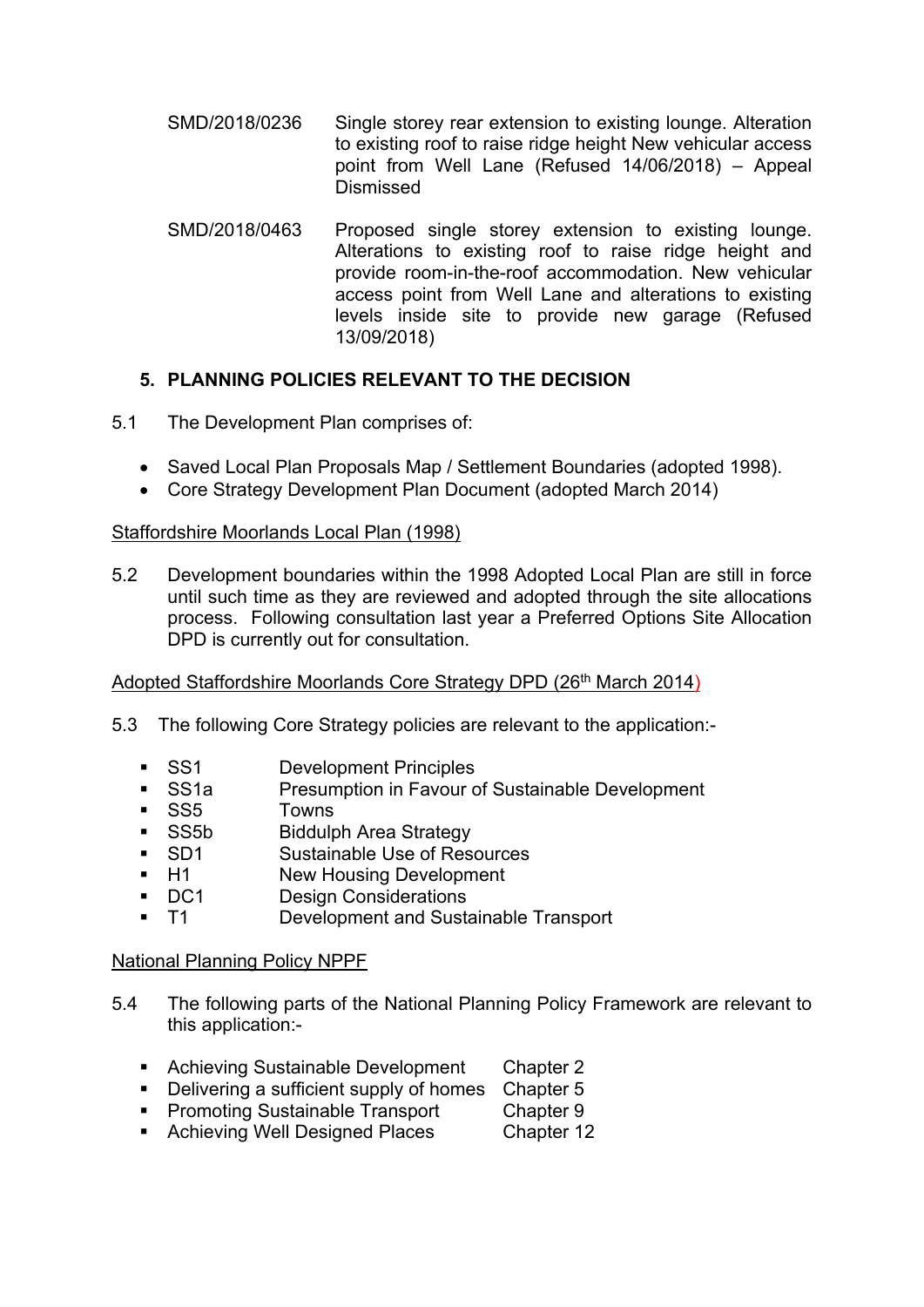# **6. CONSULTATIONS CARRIED OUT**

Press Notice expiry date: N/A

5<sup>th</sup> October 2018

Site Notice expiry date: Local residents have been notified by letter.

| <b>Consultee</b>                   | <b>Comment</b>                                                                               | <b>Officer response</b> |
|------------------------------------|----------------------------------------------------------------------------------------------|-------------------------|
| Town<br><b>Biddulph</b><br>Council | Approve subject to no material planning<br>considerations and no valid neighbour<br>concerns | N/A                     |
| <b>SCC Highways</b>                | No Objection subject to conditions                                                           | N/A                     |
| <b>SCC Minerals</b>                | No comments to make                                                                          | N/A                     |
| <b>AES</b><br>Waste<br>Collection  | No Objection                                                                                 | N/A                     |

Two letters of objection has been received. The material grounds for objection are set out below:

- Character of building not in keeping with others in the street scene
- Scale of development too large for the size of the plot
- Highway Safety and Access issues for adjacent properties

# **7. OFFICER COMMENT AND PLANNING BALANCE**

# **Key Issues**

- Matter of Design Access, Layout, Scale, Appearance, and Landscaping
- **-** Amenity
- **Highway Safety**
- Other Technical Matters

# **Principle of Development**

7.1 The site is located within the development boundary of Biddulph, is not constrained by any sensitive designation, and benefits from an extant outline planning permission granted under SMD/2016/0187. The principle of development has therefore been established.

# **Design**

# Policy Context

7.2 CS Policy DC1 sets out a list of design considerations that new development should incorporate into any new scheme. In particular new development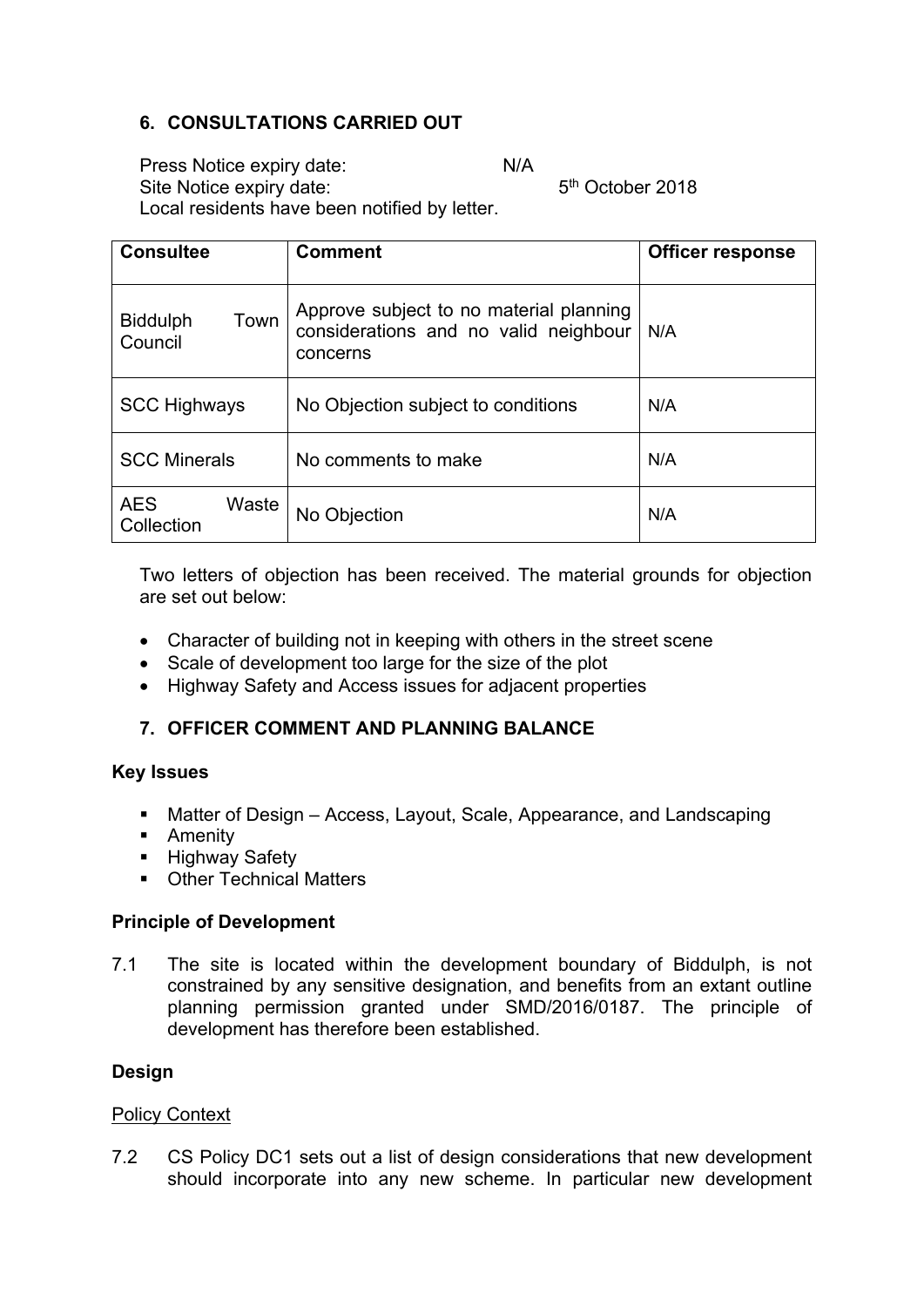should be designed to respect the site and its surroundings and promote a positive sense of place and identity through its scale, density, layout, siting, landscaping, character and appearance.

7.3 Paragraph 127 states that decisions should ensure that developments will function well and add to the overall quality of the area, not just for the short term but over the lifetime of development; are visually attractive as a result of good architecture, layout and appropriate and effective landscaping; and are sympathetic to local character and history, including the surrounding built environment and landscape setting

#### Access

- 7.4 The revised plans show that the access to the new dwelling would be directly from Well Lane via a short private driveway to be built from a permeable surfacing to a gradient of no more than 1:10 and in line with Staffordshire County Council standards.
- 7.5 This proposed access would be consistent with that of the existing property Meadow View, and as such, the access is considered to be appropriate in design terms.

#### Layout

- 7.6 The revised plans show that the proposed dwelling would be positioned towards the rear of the plot, in a rectangular form with a front building line that is situated approximately 1 metre forward of the building line of Meadow View. The dwelling spans a width of approximately 14.3m and a depth of 7.1m.
- 7.7 The dwelling is shown to have a finished floor level of 163.21m comparable to Well Lane (162.09m); and Meadow View (165.47m). The dwelling would consist of a lower storage basement, some 3m below ground level and accessed via a set of steps from the parking area, a ground floor comprising a large lounge/dining room, a kitchen, a utility room, and a small shower/WC; and a first floor consisting of two bedrooms, each with an en-suite bathroom, and storage space.
- 7.8 An area of hard standing parking and turning area is located to the front of the dwelling, together with a small area of soft landscaping/planting in the north eastern corner. The existing hedgerow which borders Well Lane is set to be removed and replaced with a new laurel hedge approx. 1200mm in height. Hedgerows would also be planted along the rear boundary and on the western boundary with Meadow View.
- 7.9 The boundary with Meadow View is characterised by a retaining wall, running the length of the boundary, which would stand at 1450mm high, and 150mm above the existing ground level of the driveway at Meadow View.
- 7.10 This revised layout is considered to be proportionate to the size of the plot and positioned in an appropriate location, and has a form which relates well to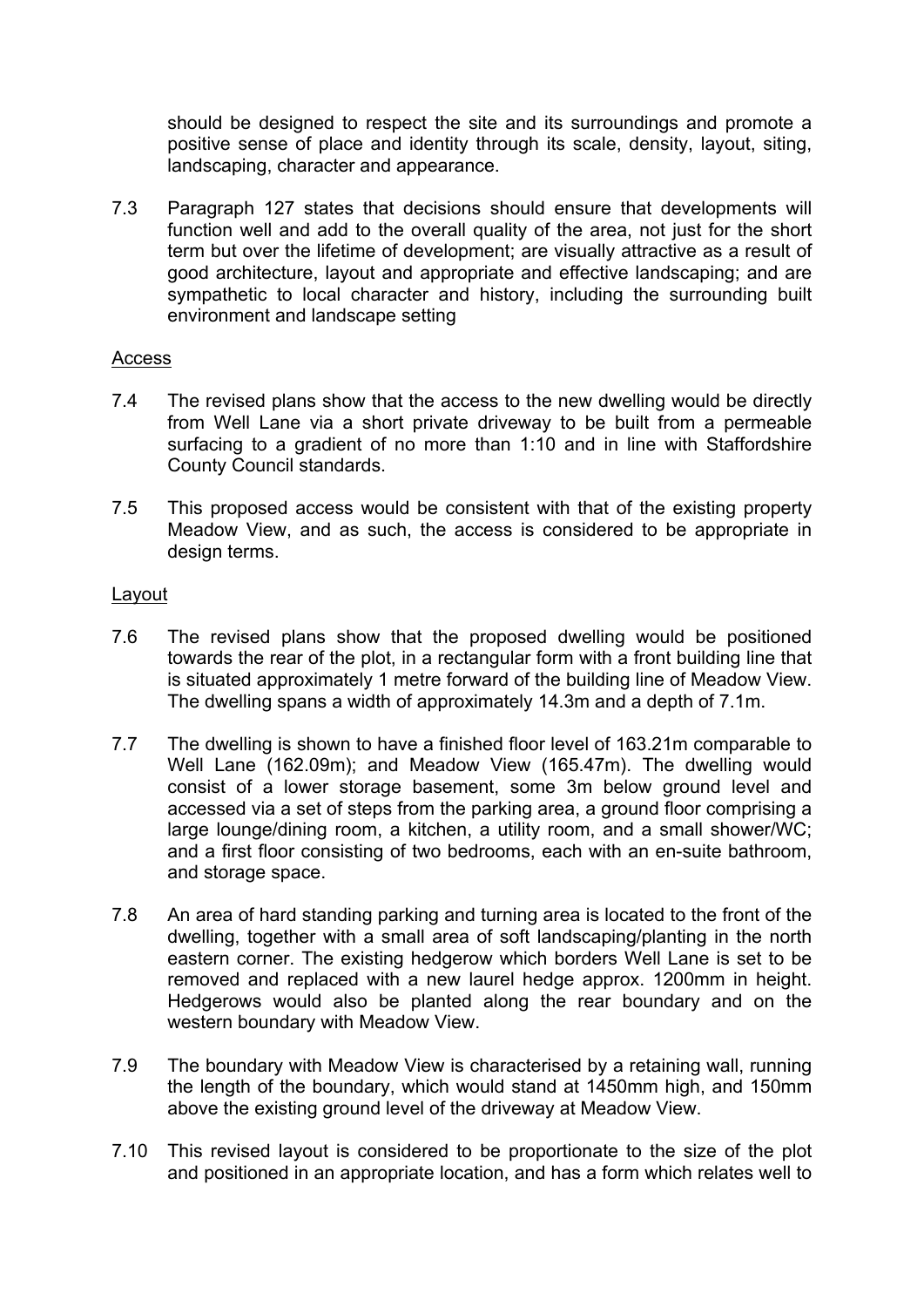that of the neighbouring property Meadow View. Whilst the front building line does sit forward of the neighbouring property Meadow View, it is not considered that this would result in any adverse harm to the overall character and appearance of the street scene.

# Scale

- 7.11 The proposed dwelling in its final revised form spans a width of approximately 14.3m and a depth of 7.1m. The dwelling will include living accommodation in the roof, reaching a height to eaves level of 2.5m and an overall height of 5.9m. The scale of the proposed dwelling is similar to Meadow View with regards to its floor area and height, thereby resulting in a scale which is in keeping with the immediate street scene.
- 7.12 As shown on the revised Existing and Proposed Street Scene drawings, the scale of the proposed dwelling is similar to Meadow View. The ridgeline of each property in the row reduces moving eastwards. The height of this proposed dwelling sits neatly within the street scene and relates well to neighbouring development on Well Lane.

#### Appearance

- 7.13 This area of Well Lane is characterised by a number of bungalows, most of which are constructed of a red brick with tiled roofs and fenestration finished in white upvc. Bungalows on the south side of Well Lane – namely Nos.34 and 36 – are orientated with the end gable facing the public highway, containing a mix of render and brick.
- 7.14 The proposed dwelling, in its final revised form, is heavily influenced by the appearance of Meadow View. The dwelling is orientated to have a front principal elevation facing the road with a modest gable entrance which sits below the ridgeline. As shown on the visual 3D montage, this gable is shown to be finished in a white render with the entrance area – slightly recessed – to have a glazed window. The front gable also contains a single habitable window serving the kitchen, and a small window serving the WC/Shower Room, which would be obscure glazed.
- 7.15 The external walls are shown to be constructed of a red facing brick. The roof would be dual pitched finished in a clay tile. The rear elevation sees a modest gable finished in render, similar to the front elevation, with a matching ridge height that sits below the main ridgeline. The rear gable contains a set of double doors at ground floor level and Juliette Balcony serving the bedroom above. Four skylights of equal size and proportion are located in the rear roofscape, in addition to a double sky light serving the second bedroom.
- 7.16 The visual appearance of the dwelling takes influences from Meadow View and other properties on Well Lane, thereby re-enforcing local distinctiveness. The case officer has worked pro-actively with the applicant's agent to achieve a design which is of a visually attractive high quality design which contributes positively to the character and appearance of the area.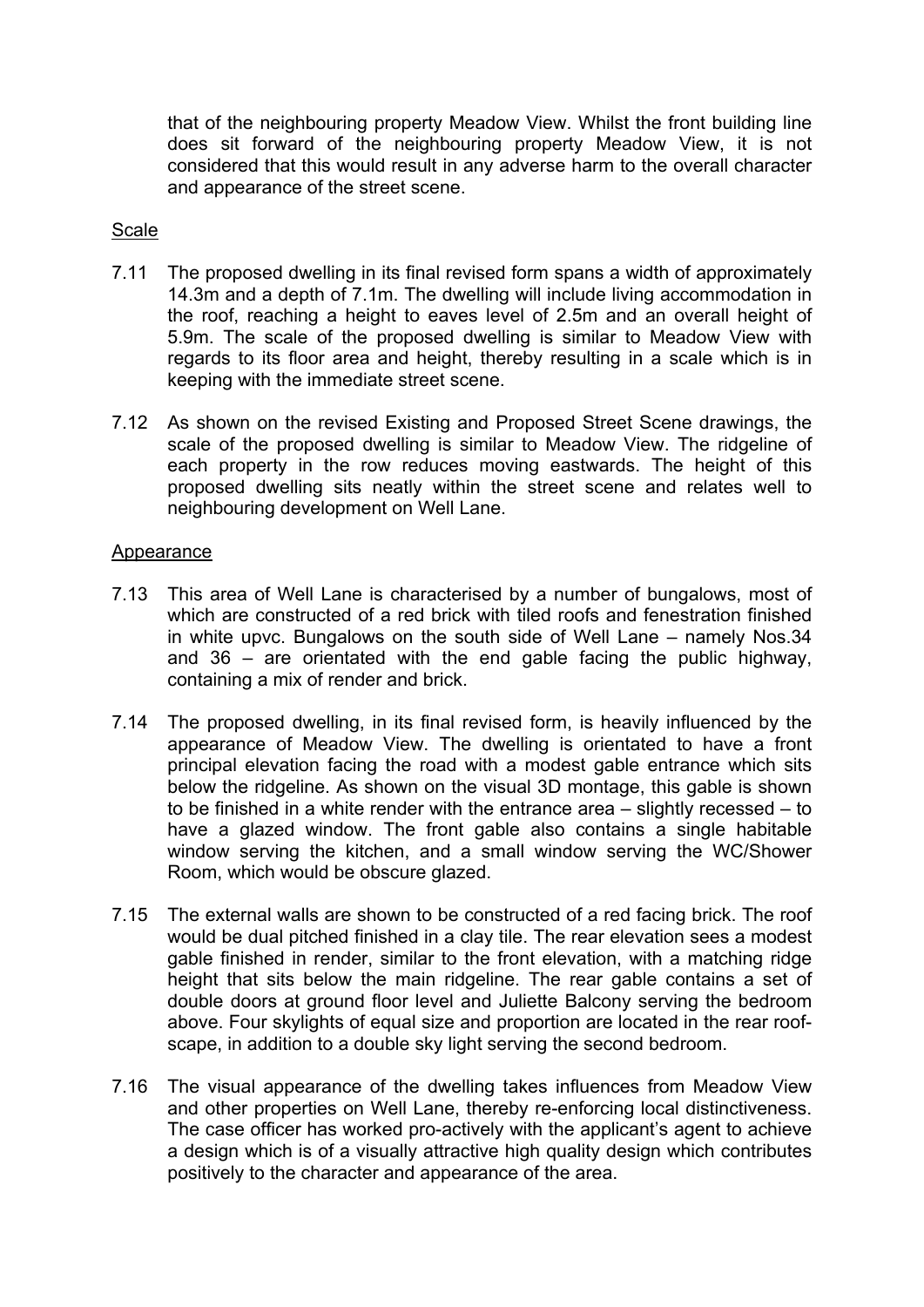### Landscaping

- 7.17 The latest revised plans incorporate landscaping works which are summarised below:
	- Replacement of existing hedgerow bordering Well Lane with new Laurel Hedgerow approx. 1200mm in height.
	- Provide new Laurel Hedgerow approx. 1200mm in height along curtilage boundary to the rear of the property
	- New Laurel Hedgerow provided adjacent to retaining wall bordering Meadow View.
	- Soft Landscaping/Planting area adjacent to steps in the eastern corner of the site to the front of the dwelling
	- Planting Beds to the rear of the property beyond the permeable surfacing (patio) area.
- 7.18 The 3D visual montage provides a useful indicator of what the finished development what look like from the public highway. The hedgerows are considered to be an appropriate form of boundary treatment and contribute positively to the overall design of the proposal. The overall structure of the proposed landscaping is considered to be acceptable and appropriate, therefore. The specific details of the detailed soft landscaping would be to the owners discretion with regards to choice of planting and would fall within the remit of domestic gardening and as such it would not be reasonable to control the landscaping to this level of detail.

#### Summary

7.19 The proposed development in its final revised form is considered overall to be of a high quality design which relates well to neighbouring properties, sits neatly within the street scene, and contributes positively to re-enforcing local distinctiveness, whilst also preserving the amenity and living conditions of neighbouring properties, in compliance with CS Policies SS5, SS5b, SD1 and DC1, and paragraph 127 of the NPPF.

# **Amenity**

- 7.20 CS Policy DC1 states that new development should protect the amenity of the area, including residential amenity, in terms of satisfactory daylight, sunlight, outlook, and privacy.
- 7.21 Paragraph 127 states that planning should create places with a high standard of amenity for existing and future users.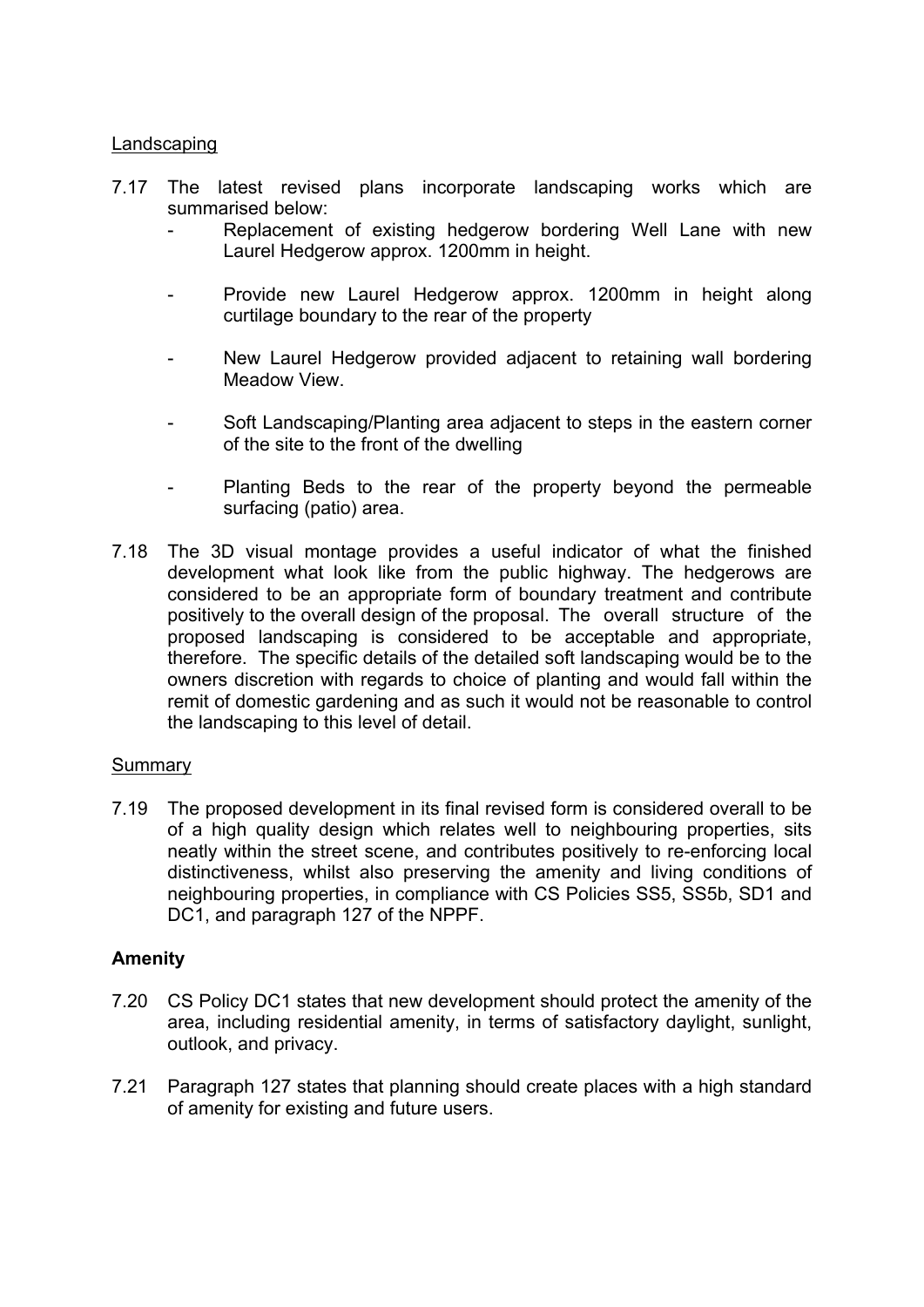- 7.22 With regards to neighbouring amenity, the proposed dwelling would sit almost equidistant between Meadow View and No.19 Well Lane. The proposed dwelling would respect the existing front and rear building lines so no overshadowing of principal windows in the front and rear elevations of neighbouring dwellings will occur. There are no principal windows in the side elevations of the neighbouring dwelligns which would be affected. The proposed dwelling is of a similar scale and density to its neighbours and would therefore not result in any overbearing impacts. No windows are contained in either side elevation. In addition, the rear elevation contains a number of skylights and a Juliette balcony. It is therefore not considered that there would be any loss of privacy or overlooking impacts to neighbouring properties.
- 7.23 The front windows facing properties on the opposite side of Well Lane is in excess of 30m distant from the nearest habitable window in line with Staffs Moorlands space standards.
- 7.24 It is therefore considered that the proposed dwelling will not result in any harm to the amenity of any neighbouring properties, in accordance with CS Policy DC1 and paragraph 127 of the NPPF.

# **Highway Safety**

- 7.25 CS Policy DC1 requires new development to provide for safe and satisfactory access and make a contribution to meeting the parking requirement arising from necessary car use. CS Policy T1 requires that new development be located where it can be satisfactorily accommodated within the existing highway network without having any adverse impacts on highway safety.
- 7.26 Paragraph 109 of the NPPF states that development should only be prevented or refused on highways grounds if there would be an unacceptable impact on highway safety, or the residual impacts on the road network would be severe.
- 7.27 The proposed access to Well Lane is similar in design to that at the neighbouring property Meadow View. The hardstanding area to the front of the dwelling is shown to provide two parking spaces and a turning area which allows vehicles to exit the site in a forward gear.
- 7.28 Staffs Moorlands does not have any adopted parking standards. The Emerging Local Plan (Appendix 8) does contain parking standards, which for a property of this size would require a minimum of 2 x parking spaces. The proposed level of parking provision is therefore considered to be sufficient, and in accordance with CS Policy DC1.
- 7.29 The Highway Authority has no objections to the proposal subject to appropriate conditions. As such, subject to compliance with these conditions, it is considered that the proposed development would not result in any adverse harm to highway safety in line with CS Policy T1 and paragraph 109 of the NPPF.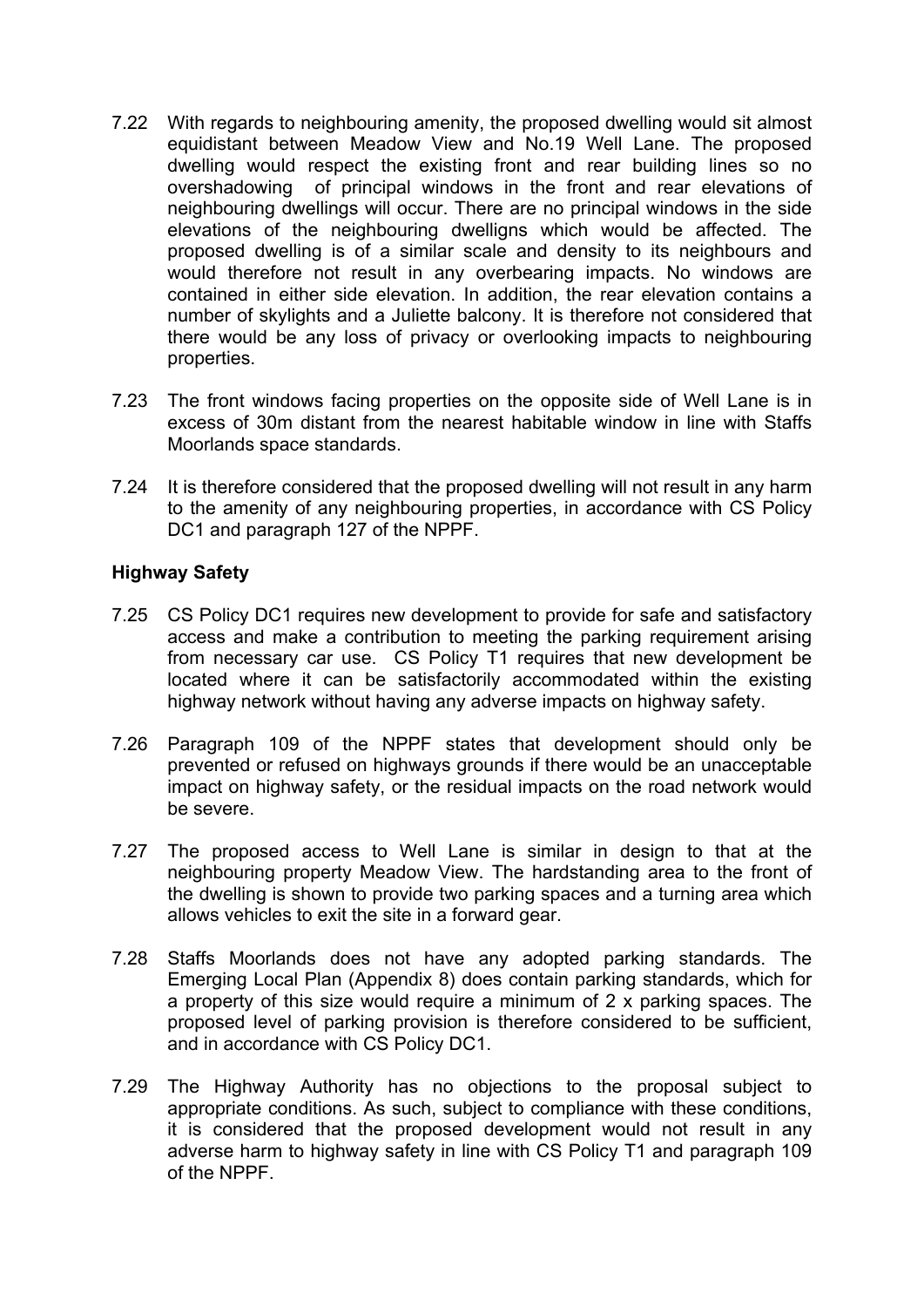### **Other Technical Matters**

- 7.30 At the request of the case officer, a Structural Survey has been submitted in support of the application, prepared by C2C Consulting Engineers Ltd. The report was requested to satisfy concerns that the excavation works required to construct the lower basement would not undermine or impact the integrity of neighbouring properties.
- 7.31 The report confirms that 281 cubic metres of material would need to be excavated and removed from site to facilitate the development, and that the removal of this scale would not undermine the adjacent foundations at No.19 Well Lane. It is noted within the report that further investigation works will be required in relation to the existing retaining wall bordering No.19 Well Lane, to establish the exact nature and depth of its foundations. It is recommended that suitable temporary support to this wall is carried out during the construction phase.
- 7.32 Subject to a suitable condition to secure the above, the conclusions of this report from a suitably qualified professional have satisfied officer's concerns with regards the impacts of construction on neighbouring properties.
- 7.33 In addition, the outline consent includes a condition which requires a Construction Method Statement to be submitted and approved prior to commencement of development, which will further ensure that the amenity of neighbouring properties is preserved.

# **Planning Balance/Conclusion**

- 7.34 The application seeks permission for all reserved matters of Access, Layout, Scale, Appearance, and Landscaping for the proposed demolition of an existing garage and construction of a single dwelling on land adjacent to Meadow View, Well Lane, Gillow Heath, following the granting of outline planning permission under SMD/2016/0187.
- 7.35 The site lies within the development boundary, is not constrained by any sensitive designation, and benefits from an outline planning permission. The principle of development is therefore established.
- 7.36 The Council currently has a severe shortage of housing. This proposal would see the introduction of a single dwelling to an infill plot within the development boundary, meeting the aims of CS Policy H1 and relevant policies within Chapter 5 of the Framework.
- 7.37 Following ongoing dialogue between the applicant's agent and the case officer, the application has undergone a number of revisions. The final set of proposed plans are considered to constitute a high quality design which relates well to neighbouring and existing development on Well Lane, which would not result in any harm to residential amenity of highway safety, in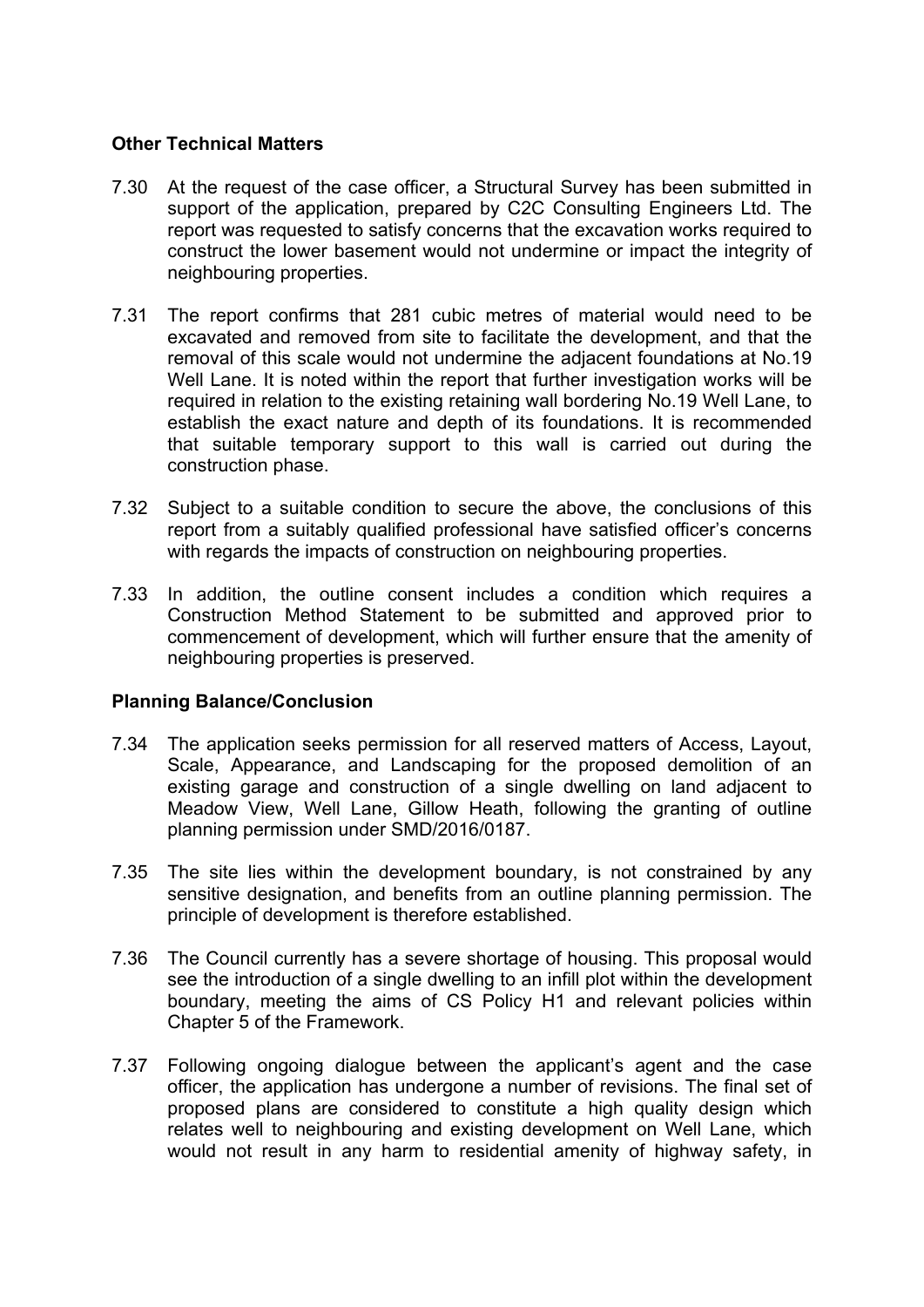accordance with CS Policies SS5, SS5b, DC1 and T1 and relevant policies within the Framework.

7.38 The application is therefore considered to constitute a sustainable form of development which complies with all relevant development plan policies and other material considerations which includes the Framework. In line with CS Policy SS1a and paragraph 11 of the Framework, the application is recommended for approval subject to appropriate conditions, and all outstanding conditions attached to the Outline permission.

# **8. RECOMMENDATION**

- **A. That reserved matters is APPROVED subject to the following conditions:**
- **1. The development hereby approved relates solely to the outline permission granted under SMD/2016/0187 and all conditions contained within the outline decision shall remain purtenant to this consent**

**Reason:- For the avoidance of doubt and in the interests of proper planning**

**2. The development hereby permitted shall be carried out in accordance with the following approved plans: P144-204 Location Plan; P144-200B Existing and Proposed Block Plan; P144-201B Proposed Floor Plans; P144-202A Proposed Elevations; P144-203B Existing and Proposed Street Scene**

**Reason: - For the avoidance of doubt and in the interests of proper planning, in**

**accordance with the National Planning Policy Framework.**

**3. Prior to commencement of development, samples of all facing materials to be used shall be submitted to and approved in writing by the Local Planning Authority. The development shall be carried out in accordance with the approved details.**

**Reason:- In the interests of good design and the character and appearance of the street scene, in line with Core Strategy Policies SS1 and DC1 and paragraph 127 of the NPPF**

- **4. Prior to commencement of development, a scheme detailing the nature and depth of foundations of the retaining wall adjoining 19 Well Lane, and any works necessary for the construction phase to protect the integrity of this wall shall be submitted to and agreed in writing by the local planning authority. The development shall be carried out in accordance with the approved details.**
- **Reason:- In the interests of preserving the amenity of No.19 Well Lane during the construction phase of the development**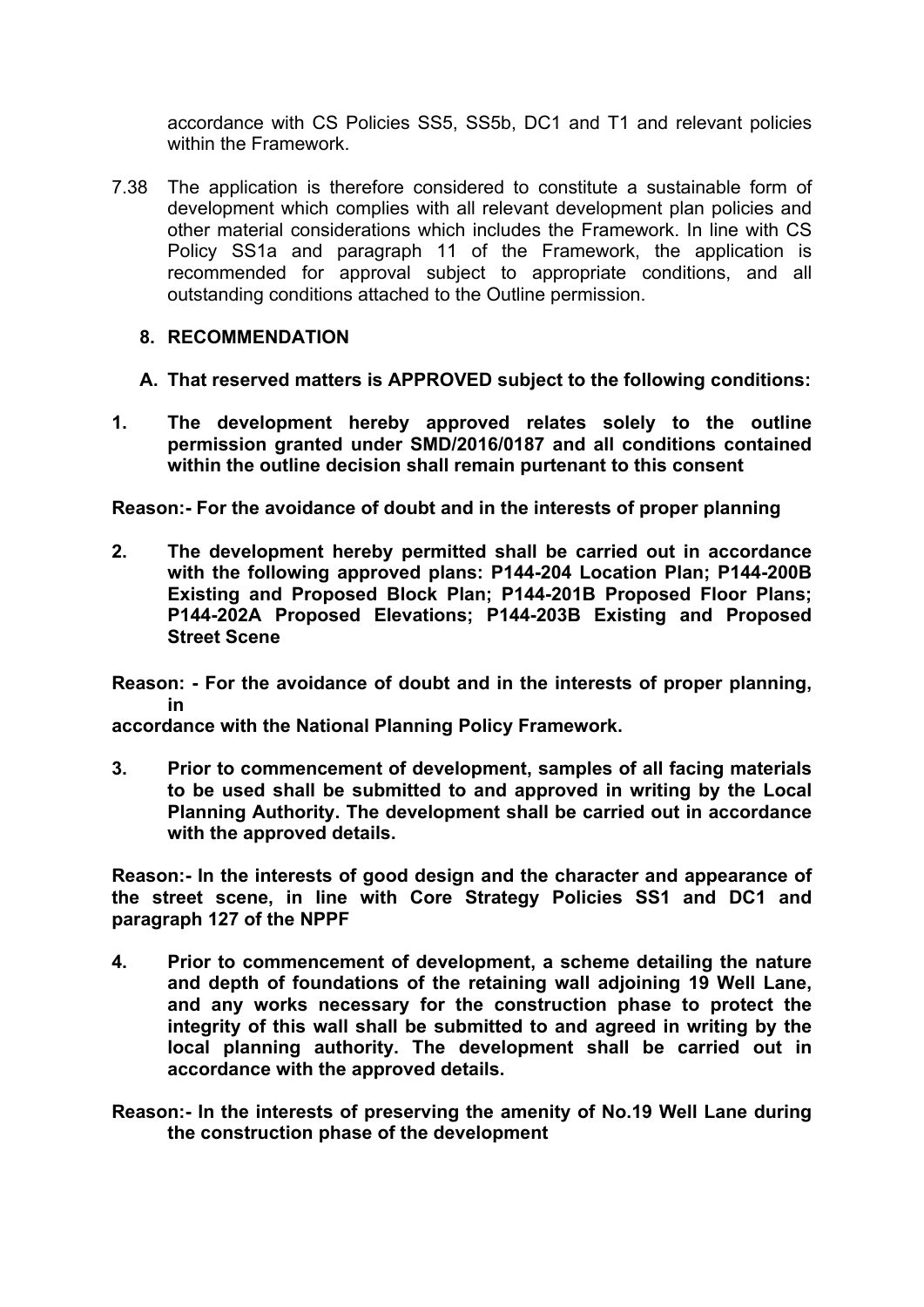**5. The dwelling hereby approved shall not be brought into use until the access, parking and turning areas have been completed**

**Reason:- In the interests of highway safety in line with Core Strategy Policy DC1 and paragraph 108 of the NPPF**

- **6. Prior to commencement of development, plans demonstrating that visibility splays of 43m to the south west, and 30m to the north east can be achieved from a central point on the access, 2,4m behind the carriageway edge, shall be submitted to and approved in writing by, the local planning authority. The development shall be carried out in accordance with the approved details. Thereafter, the visibility splay shall be kept free of all obstructions to visibility over a height of 600mm above the adjacent carriageway level.**
- **Reason:- In the interests of Highway Safety in accordance with Core Strategy Policy**

**DC1 and paragraph 108 of the NPPF.**

- **7. The development hereby approved shall not be brought into use until the access drive has been surfaced and thereafter maintained in a bound and porous material for a minimum distance of 5m back from the site boundary**
- **Reason:- In the interests of Highway Safety in accordance with Core Strategy Policy**

**DC1 and paragraph 108 of the NPPF.**

**8. The development hereby permitted shall not be brought into use until the surface water drainage interceptor, connected to the surface water outfall, has been constructed in accordance with the approved plans**

**Reason:- In the interests of Highway Safety in accordance with Core Strategy Policy**

**DC1 and paragraph 108 of the NPPF.**

**B. In the event of any changes being needed to the wording of the Committee's decision (such as to delete, vary or add conditions/in formatives/planning obligations or reasons for approval/refusal) prior to the decision being issued, the Operations Manager – Development Services has delegated authority to do so in consultation with the Chairman of the Planning Applications Committee, provided that the changes do not exceed the substantive nature of the Committee's Decision.**